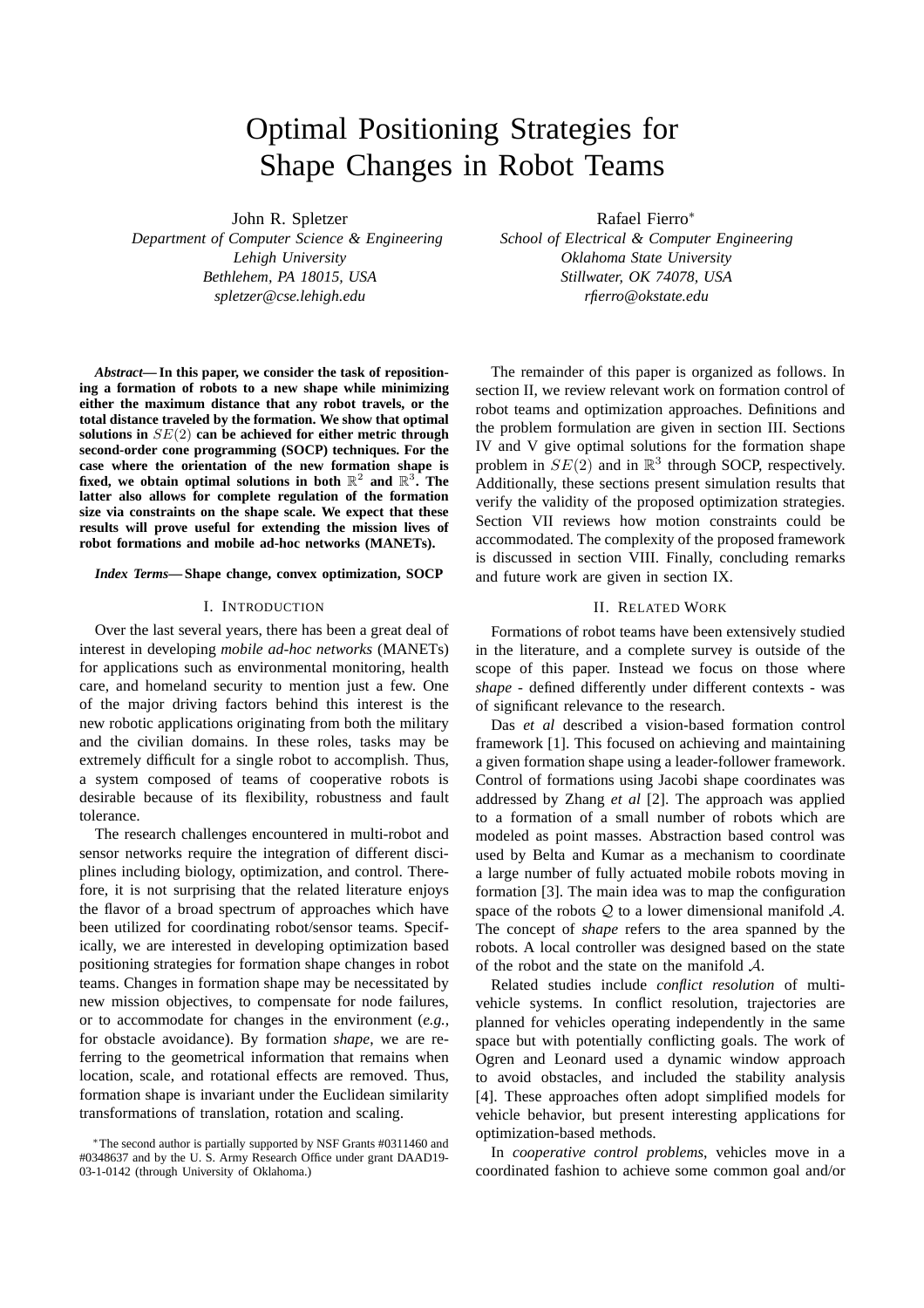seek to maintain some geometrical relationships among themselves. Often movement is dictated by measurement of gradients of some actual sensor measurements, or some artificial potential field. Solutions defined with inter-robot distance relationships were explored by Bachmayer and Leonard in [5], where methods to measure and project gradient information were discussed. The applications for these methods are in, for example, data acquisition in large areas such as oceans where the most advantageous arrangement of sensors may not be to distribute them evenly, but to have them adapt to concentrate more sensors in areas where the measured variable has steeper gradients.

There has also been significant interest in applying optimization based techniques to coordinate robot teams and deploy sensor networks. Contributions in this area include the work by Cortes *et al* [6]. Here the focus is on autonomous vehicles performing distributed sensing tasks. Recently Feddema *et al.* applied decentralized optimization based control to solve a variety of multi-robot problems [7]. Optimal motion planning was considered by Belta and Kumar [8]. In this work, authors generate a family of optimal smooth trajectories for a set of fully actuated mobile robots. The case for which robots have independent goals but share the same space has been studied by LaValle and Hutchinson in [9].

First, we should emphasize that while the primary focus of these efforts has been control, our results are more appropriate for use in a higher level planning phase. Given an initial formation configuration and a desired shape, we generate objective positions for each robot that will achieve the desired shape while minimizing the distances that the nodes must travel. These objective positions can then be fed to appropriate controllers to drive the nodes to their desired destinations. What further differentiates our work is that (with the exception of perhaps [8] which focused upon minimizing kinetic energy) the control policies for changing shape did not optimize over the distance traveled by each node. Lastly, our framework leverages recent advances in convex optimization and interior point methods (IPM) to solve the subsequent problems for large formations ( $> 1000$  nodes) very quickly (*e.g.*  $\approx 1$  second) on current PC technology.

In this sense, our problem can be viewed as the converse to the assignment problem [10] where the final pose of the formation is known *a priori*, and the objective is to find an optimal assignment of nodes to objective positions. In contrast, we determine the optimal pose corresponding to the objective formation shape where assignments remain fixed across shape transitions.

## III. PROBLEM FORMULATION

The objective of this paper is to provide positioning strategies for robot teams to efficiently transition to a new formation *shape*, defined as follows:

*Definition 3.1:* The shape of a formation is the geometrical information that remains when location, scale, and rotational effects are removed.

Thus, formation shape is invariant under the Euclidean similarity transformations of translation, rotation and scaling [11].

Now consider a formation of  $k \geq 2$  robots in a Euclidean Space  $\mathbb{R}^m$ ,  $m \in \{2,3\}$ . Let  $s_i \in \mathbb{R}^m$  denote the position of the  $i^{th}$  robot relative to some local frame  $\mathcal{F}$ . Without loss of generality, let  $s_1$  correspond to the origin O. We denote the formation by the  $k \times m$  matrix

$$
S = [s_1, \dots, s_k]^T
$$
 (1)

which is the concatenated coordinates of our k robots in  $\mathcal{F}$ . We can then define the shape of  $S$  as the equivalence class of the full set of similarity transformations of the formation

$$
[S] = \{\alpha SR + 1_k d^T : \alpha \in \mathbb{R}_+, R \in SO(m), d \in \mathbb{R}^m\}
$$
\n
$$
(2)
$$

where  $\alpha \in \mathbb{R}_+$  is the scale,  $R \in SO(m)$  is a rotation matrix and  $d \in \mathbb{R}^m$  is the translation vector. S then corresponds to an *icon* of the shape [S].

Now let the  $k \times m$  matrix  $P = [p_1, \dots, p_k]^T$  denote the concatenated coordinates of the current formation pose in some world frame W. Our objective is to obtain a new formation pose  $Q = [q_1, \dots, q_k]^T$  in W where Q has the same shape as S under the equivalence relation defined in (2), and where either the maximum distance between the respective positions in  $P$  and  $Q$  are minimized, or where the sum of the distances is minimized. We can now formulate our problem:

*Problem 3.2:* Given an initial formation pose  $P$  in  $W$ and a formation shape icon S in  $\mathcal{F}$ ,  $P \not\sim S$ , obtain a new formation pose Q in W,  $Q \sim S$ , and where:

1) max  $\|q_i - p_i\|$  is minimized for  $i = 1, ..., k$  OR 2)  $\sum^k$  $\sum_{i=1}$   $\parallel$   $q_i$  –  $p_i$   $\parallel$  is minimized

## IV. OPTIMAL SOLUTIONS IN SE(2) THROUGH SECOND-ORDER CONE PROGRAMMING (SOCP)

We first consider the case for operations limited to  $SE(2)$  (on the plane). We can then represent the shape of our icon S as

$$
[S] = \{ \alpha SR + 1_k d^T : \alpha \in \mathbb{R}_+, R \in SO(2), d \in \mathbb{R}^2 \} \tag{3}
$$

Let  $s_i = (s_i^x, s_i^y)$  and  $q_i = (q_i^x, q_i^y)$  denote Cartesian coordinates in  $\mathcal F$  and  $\mathcal W$ , respectively. Equation 3 then represents a set of equality constraints of the form

$$
q_i^x - q_1^x = \alpha \left( s_i^x \cos \theta - s_i^y \sin \theta \right) \tag{4}
$$

$$
y_i^y - q_1^y = \alpha \left( s_i^x \sin \theta + s_i^y \cos \theta \right) \tag{5}
$$

for  $i = 2, \ldots, k$  and where  $\theta$  corresponds to the orientation of the formation. Without loss of generality, we can define the formation orientation as

$$
\theta = \arctan \frac{q_2^y - q_1^y}{q_2^x - q_1^x} \tag{6}
$$

from which we obtain

 $q$ 

$$
\cos \theta = \frac{q_2^x - q_1^x}{\|q_2 - q_1\|} \tag{7}
$$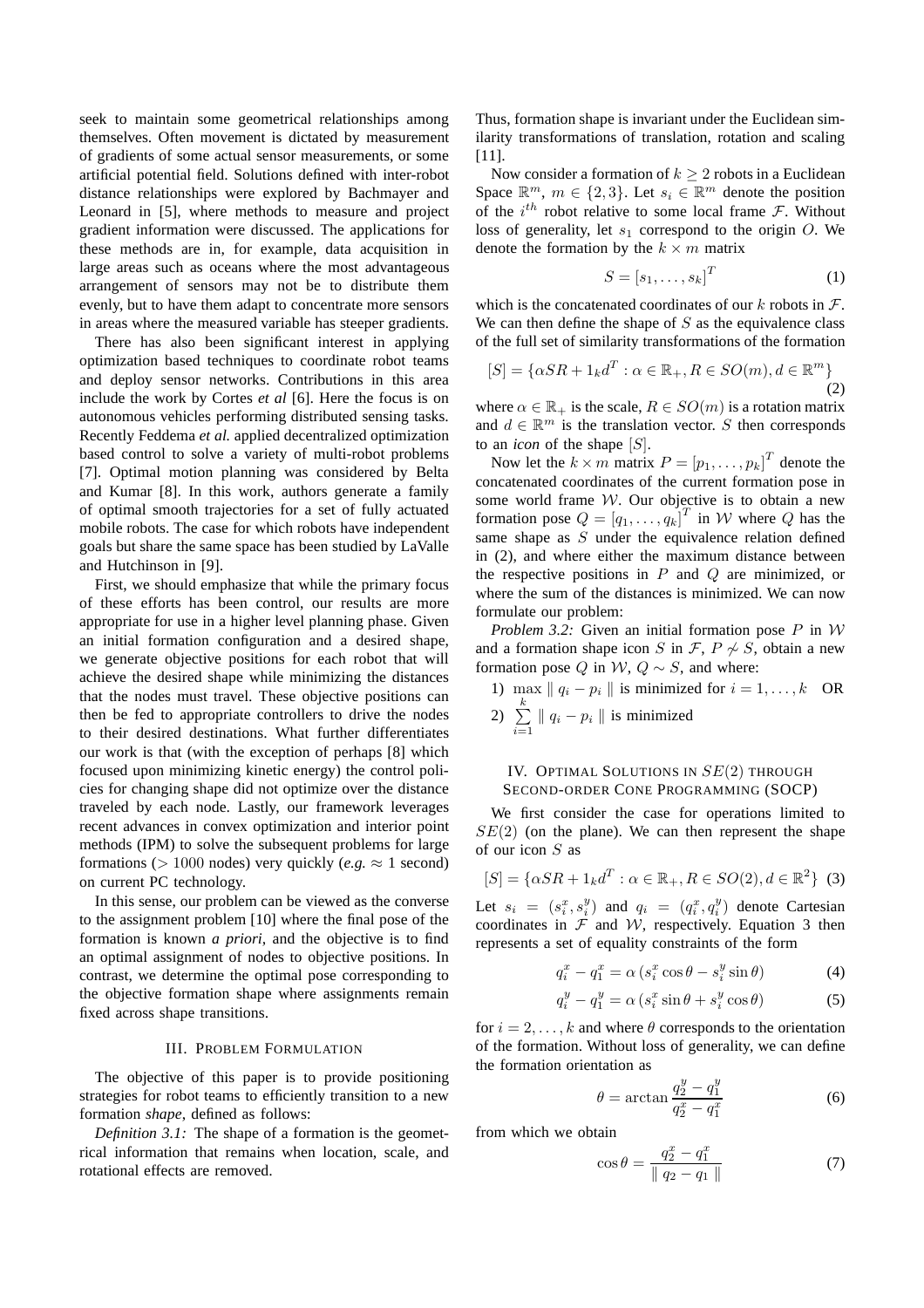

Fig. 1. The initial formation pose for a set of 55 nodes in  $\mathbb{R}^2$  (left). The final formation trajectory/pose that achieves the desired shape while minimizing the maximum distance that any node must travel (center, right). The optimal values were 0.93 for scale, −4.6 degrees for orientation and (0.41, 1.10) for translation.

$$
\sin \theta = \frac{q_2^y - q_1^y}{\|q_2 - q_1\|} \tag{8}
$$

Noting that for  $\alpha \geq 0$  and  $s_1 \stackrel{\triangle}{=} O$ ,

$$
\alpha = \frac{\| q_2 - q_1 \|}{\| s_2 \|} \tag{9}
$$

we can rewrite the constraints in (4)-(5) as

$$
q_i^x - q_1^x = \frac{s_i^x}{\parallel s_2 \parallel} (q_2^x - q_1^x) - \frac{s_i^y}{\parallel s_2 \parallel} (q_2^y - q_1^y) \tag{10}
$$

$$
q_i^y - q_1^y = \frac{s_i^x}{\parallel s_2 \parallel} (q_2^y - q_1^y) + \frac{s_i^y}{\parallel s_2 \parallel} (q_2^x - q_1^x) \tag{11}
$$

for  $i = 3, \ldots, k$ .

These  $2(k - 2)$  constraints are now convex (in fact, linear) functions of our state vector  $q = (q_1, \ldots, q_k)^T$ . They are also *necessary and sufficient* for describing the formation shape [12]. The four free variables correspond to the translation, rotation, and scale as defined in (3).

The problem of finding the formation pose  $Q$  can now be posed as the constrained optimization problems

$$
\min_{q} \max_{i=1,\ldots,k} \|q_i - p_i\|_2
$$
\n
$$
\text{such that} \quad Aq = 0 \tag{12}
$$

for our *minimax* distance metric defined in Problem 3.2.1, and for our total distance metric, we have

$$
\min_{q} \sum_{i=1}^{k} \|q_i - p_i\|_2
$$
\nsuch that

\n
$$
Aq = 0
$$
\n(13)

where  $Aq = 0$  denotes the set of constraints defined in  $(10)-(11)$ .

While both the constraints and objective functions of these problems are convex, the form of the latter does not lend itself to traditional optimization techniques. To remedy this, we augment the state vector  $q$  with an auxiliary variable  $t_1$  for our minimax metric, and with k auxiliary variables  $t = (t_1, \ldots, t_k)^T$  for our total distance metric. The optimization problems in (12)-(13) can then be restated as

$$
\begin{array}{ll}\n\min_{q, t_1} & t_1 \\
\text{such that} & \| q_i - p_i \|_2 \le t_1, \ i = 1, \dots, k \\
Aq = 0\n\end{array} \tag{14}
$$

and for our total distance metric

$$
\min_{q,t} \qquad \sum_{i=1}^{k} t_i
$$
\n
$$
\text{such that} \quad ||q_i - p_i||_2 \le t_i, \ i = 1, \dots, k
$$
\n
$$
Aq = 0
$$
\n
$$
(15)
$$

Both forms are equivalent. However, the objective functions in (14)-(15) are now twice differentiable. We have also introduced  $k$  additional second-order cone constraints which are still convex. The problem is now in the form of a second-order cone program (SOCP), which has a unique, globally optimal solution. It can be solved very efficiently using modern interior point algorithms [13].

*Simulation Results:* Fig. 1 shows a simulation trial demonstrating the process. In this example, 55 nodes were tasked with transitioning to a new shape while minimizing the maximum distance that any node must travel. While deliberately contrived, this example demonstrates the efficacy of our approach. The formation is able to optimally transition from an arbitrary shape to a very specific shape. This would typically be the case when a formation of robots was initially deployed. In this example, none of the shape parameters (*i.e.*, translation, rotation or scale) was regulated.

# V. OPTIMAL SOLUTIONS IN  $\mathbb{R}^2/\mathbb{R}^3$

We now consider the specific case where the orientation of the shape is fixed. That is

$$
[S]_{PS} = \{\alpha S + 1_k d^T : \alpha \in \mathbb{R}_+, d \in \mathbb{R}^m\} \qquad (16)
$$

which is defined as the *pre-shape* of S. The constraints now implied by this new equivalence class are of the form

$$
q_i - q_1 = \alpha s_i, \quad i = 2, \dots, k \tag{17}
$$

which are linear in terms of our objective position and scale.

This allows us to freely regulate the formation scale. We assume then that  $\alpha_{min} \leq \alpha \leq \alpha_{max}, \alpha_{min} \in \mathbb{R}_+$ . For the case of a fixed scale, we need only set  $\alpha_{min} = \alpha_{max}$ . The problem of finding the formation pose Q can now be posed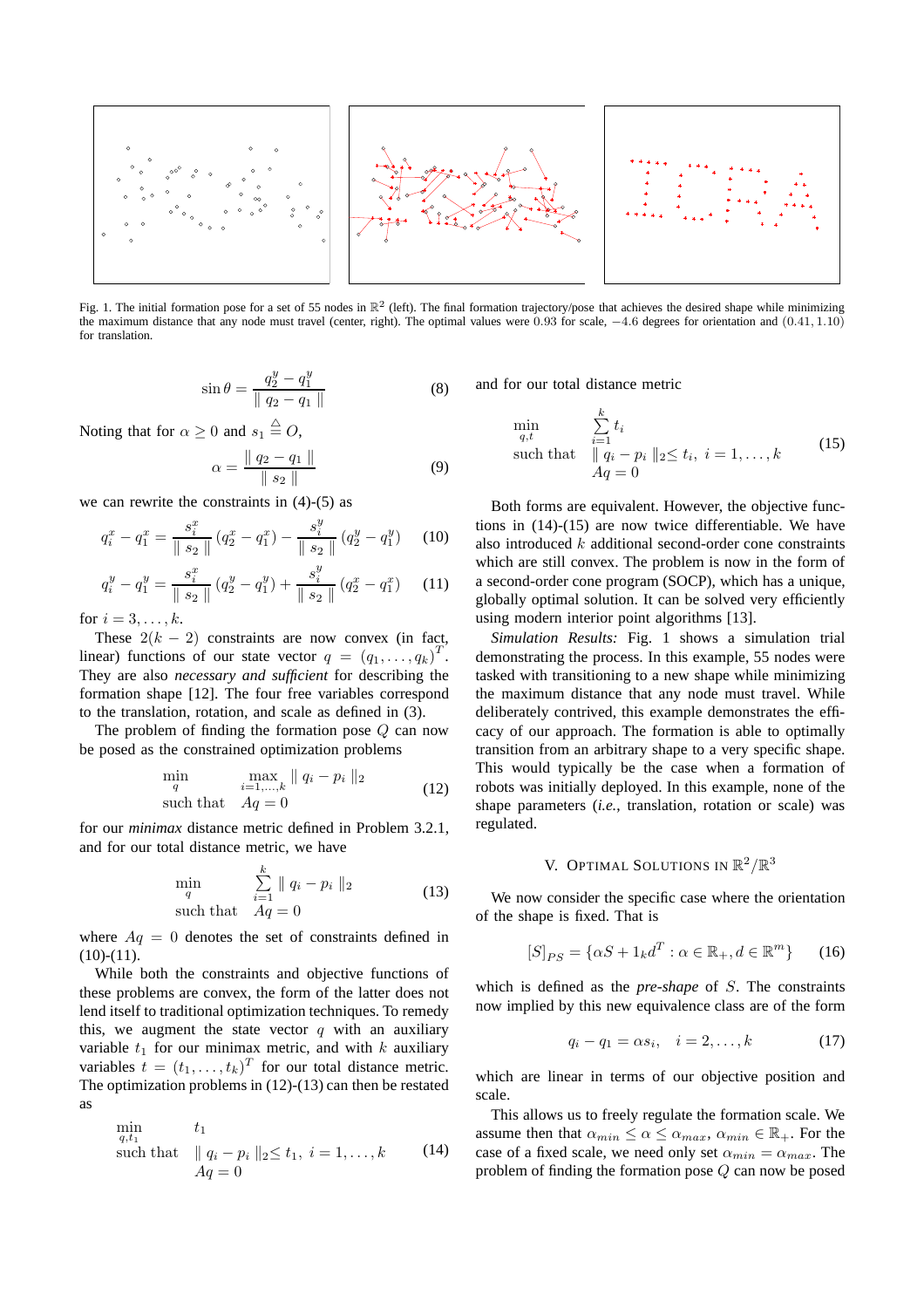

Fig. 2. The initial dispersion of a set of 192 nodes in a MANET (left). The final formation trajectories and shape that achieve the desired {3, 6} tessellation while minimizing the combined distance that all nodes must travel (center, right). In this example, both the desired orientation ( $\theta = 0$ ) and scale  $(\alpha = 1)$  are fixed.

as the constrained optimization problems

$$
\min_{q,\alpha,t_1} \qquad t_1
$$
\n
$$
\text{such that} \quad ||q_i - p_i||_2 \le t_1, \quad i = 1,\dots,k
$$
\n
$$
q_i - q_1 = \alpha s_i, \qquad i = 2,\dots,k
$$
\n
$$
-\alpha \le -\alpha_{\min}
$$
\n
$$
\alpha \le \alpha_{\max}
$$
\n(18)

and for our total distance metric

 $\mathbf{r}$ 

$$
\min_{q,\alpha,t} \qquad \sum_{i=1}^{k} t_i
$$
\n
$$
\text{such that} \quad ||q_i - p_i||_2 \le t_i, \quad i = 1, \dots, k
$$
\n
$$
q_i - q_1 = \alpha s_i, \qquad i = 2, \dots, k
$$
\n
$$
-\alpha \le -\alpha_{\min}
$$
\n
$$
\alpha \le \alpha_{\max}
$$
\n(19)

This problem is again a SOCP. We should emphasize that unlike in Section IV, no assumptions were made in this formulation with regards to the degree of  $m$ . As such, it provides optimal solutions in both  $\mathbb{R}^2$  and  $\mathbb{R}^3$ . Also note that although we are optimizing over the state vector  $x = (q_1, \dots, q_k, \alpha)^T$ , the  $m(k-1)$  constraints  $q_i - q_1 =$  $\alpha s_i$ ,  $i = 2, \dots, k$  are sufficient to ensure the rigidity of the formation. As such, we are in fact optimizing over only  $q_1$ and  $\alpha$ , which correspond to the translation and scale terms of (16).

*Simulation Results:* Fig. 2 shows a simulation trial demonstrating the efficacy of the approach. In this example, a mobile ad-hoc network (MANET) of 192 nodes is initially dispersed on the plane. The desired shape is a {3, 6} tessellation where both the scale and orientation are fixed. The objective is to minimize the combined distance that the nodes must travel to reach the desired shape. The motivation for this would be to allow some portion of the network to remain active for as long as possible. The resulting trajectories and final formation shape are also shown.

#### VI. ON REGULATING SCALE

From our definition of shape, the scale  $\alpha$  is constrained to the interval  $(0, +\infty)$ . This can potentially result in a formation size that is too large - possibly violating sensing or communication constraints. Alternately, for objective shapes that are dramatically different from the current formation configuration (*e.g.*, a reflection) the optimal shape may be for  $\alpha \to 0$ . As a consequence, in practice it may be appropriate to define a scale range  $\alpha_{min} \leq \alpha \leq \alpha_{max}$ ,  $\alpha_{min} \in \mathbb{R}_+$ , or even to fix the scale so that a more constrained formation shape can be achieved.

For fixed orientation, the constraints are linear in  $\alpha$ (Equation 17), and as a consequence regulating scale is accomplished by bounding  $\alpha$  as discussed in Section V. However, for the more general case discussed in Section IV the problem is far less trivial.

Consider regulating the scale for a shape over  $SE(2)$ . Establishing an upper bound  $\alpha_{max}$  for the scale is straightforward. From our definition above we have

$$
\| q_2 - q_1 \| \le \alpha_{max} \| s_2 \| \tag{20}
$$

This is also a second-order cone constraint. However, adding a minimum bound or equality constraint on  $\alpha$ renders the problem significantly more difficult as the constraints

$$
\begin{array}{rcl} \| q_2 - q_1 \| & \geq & \alpha_{min} \, \| \, s_2 \, \| \\ \| q_2 - q_1 \| & = & \alpha \, \| \, s_2 \, \| \end{array} \tag{21}
$$

are *not* convex. For these cases, randomization and linearization/convex restriction techniques can be applied to find approximate solutions [14]. However, randomization schemes are inappropriate in the presence of equality constraints. Additionally, the complete lack of convexity in our lower bound constraint will leave relaxation solutions highly dependent upon the shape orientation of the initial feasible point  $Q_0$  provided. Instead, we propose our own approximation scheme.

Since orientation in  $SE(2)$  is constrained to the interval  $[0, 2\pi)$ , the ability to obtain an optimal solution for fixed orientations in  $\mathbb{R}^2$  also provides a mechanism for approximating optimal solutions in  $SE(2)$ . We can accomplish this by constructing a family of shape icons  $S = \{S_1, \ldots, S_z\}$  corresponding to a discretization of orientations  $\theta = {\theta_1, \ldots, \theta_z}$  such that

$$
S_i = S_1 R(\theta_i - \theta_1), \ i = 1, \dots, z \tag{22}
$$

where  $R(\theta_i - \theta_1)$  denotes the rotation matrix relating the shape icon  $S_i$  to  $S_1$ .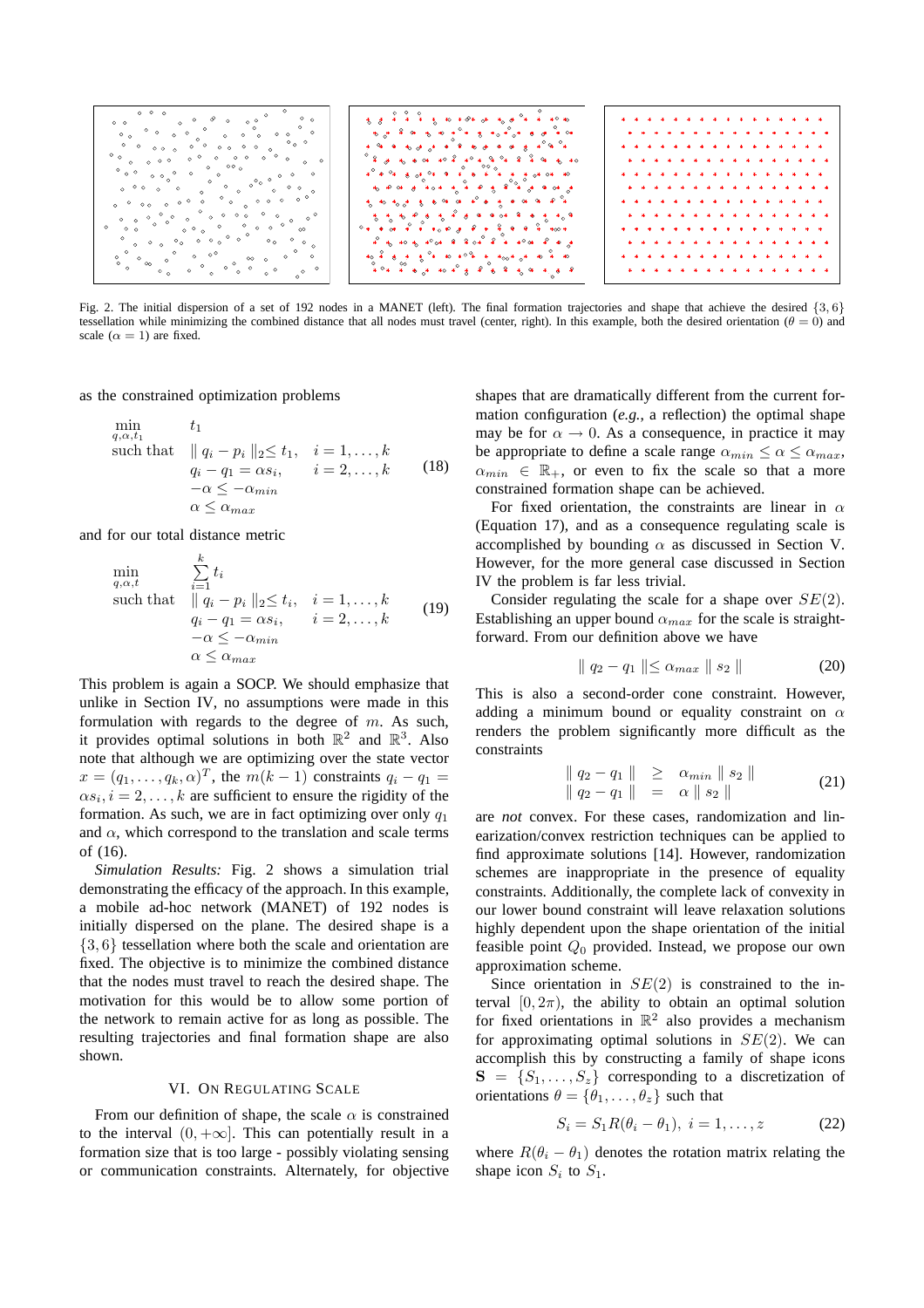By modeling each  $\theta_i$  as a constant, we can approximate the optimal solution by solving these  $z$  SOCP in accordance with the procedure in Section V above. The resulting shape  $Q_j, j \in 1, \ldots, z$  corresponding to the shape icon  $S_j$  with minimum objective will be our solution. The exactness of such an approach will only depend upon the resolution for the discretization of  $\theta$ , as the solution for each  $\theta_i$  will be optimal.

*Simulation Results:* A series of simulation trials was conducted in an attempt to empirically characterize the performance of this approximation approach. Three different objective shapes  $S_i$ ,  $i \in 1, ..., 3$  were chosen corresponding to the three regular tessellations on the plane  $\{3, 6\}, \{4, 4\}$  and  $\{6, 3\}$ , respectively [15]. For each trial j, the initial shape  $P_i$  was obtained by perturbing the position of each node in the objective shape  $S_i$  with a displacement randomly sampled from a two-dimensional Gaussian distribution.

For a performance baseline, the optimal formation pose was first obtained in accordance with Section IV. Our approximation scheme then attacked the same problem by solving the set of SOCPs for the family of shape icons obtained from discretizing  $\theta$  in accordance with (22). To be consistent,  $\alpha$  was unconstrained in both cases.

A total of 100 trials with 12 nodes was conducted for each  $S_i$ . A statistical summary of the results for orientation discretizations of  $1^\circ, 5^\circ, 10^\circ$  and  $20^\circ$  is provided at Table I. Note that the values are normalized against the optimal distances obtained from our baseline simulations. Thus, an entry of 1.1 denotes that the *minimax* distance achieved from the approximation scheme was 10% greater than the optimal distance.

| NORMALIZED DISTANCES FOR <i>minimax</i> APPROXIMATION |                        |                  |                    |                  |
|-------------------------------------------------------|------------------------|------------------|--------------------|------------------|
| Objective<br><b>Shape</b>                             | $d\theta$<br>(degrees) | Mean<br>Distance | Median<br>Distance | Max.<br>Distance |
|                                                       |                        |                  |                    |                  |
| $\{3,6\}$                                             |                        | 1.001            | 1.002              | 1.005            |
| $\{3,6\}$                                             | 5                      | 1.007            | 1.003              | 1.040            |
| $\{3,6\}$                                             | 10                     | 1.016            | 1.012              | 1.076            |
| 3,6                                                   | 20                     | 1.046            | 1.030              | 1.318            |
| 4,4                                                   |                        | 1.001            | 1.000              | 1.006            |
| 4,4                                                   | 5                      | 1.001            | 1.004              | 1.040            |
| 4,4                                                   | 10                     | 1.015            | 1.010              | 1.066            |
| 4,4                                                   | 20                     | 1.044            | 1.020              | 1.281            |
| [6, 3]                                                |                        | 1.001            | 1.000              | 1.005            |
| 6,3                                                   | 5                      | 1.009            | 1.005              | 1.044            |
| $\{6,3\}$                                             | 10                     | 1.023            | 1.012              | 1.136            |
| $\{6,3\}$                                             | 20                     | 1.053            | 1.032              | 1.298            |

TABLE I NORMALIZED DISTANCES FOR *minimax* APPROXIMATION

As expected, performance is strongly tied to the resolution of  $\hat{\theta}$ . For an orientation discretization of  $1^{\circ}$ , results of all trials were within 1% of the optimal solution in each category. While mean and median performance for higher resolutions remains quite good for discretizations up to  $20^{\circ}$ , the errors can still be significant at discretizations as low  $5^\circ$ . While performing a large number of iterations is far from ideal, this approach may prove useful for the case where lower bounds on the formation scale must be explicitly constrained.

## VII. ON INTEGRATING MOTION CONSTRAINTS

This framework relies upon the convexity of the underlying problem to generate optimal shape transitions for large formations (*e.g.* > 1000 nodes) very quickly (*e.g.*  $\approx$  1 second) using current PC technology. As a consequence, motion constraints can also be accommodated so long as they can be expressed similarly. As an example, if the motion of agent i was constrained to a maximum distance  $d_{max}$ , this can also be expressed as a second-order cone constraint of the form

$$
\parallel q_i - p_i \parallel \leq d_{max} \tag{23}
$$

This would allow less mobile (or fixed) nodes to be accommodated. Others might be expressed in terms of linear constraints. As an example, a formation wanting to maintain positive velocity in the  $x$ -direction could ensure this by specifying a minimum forward distance traveled  $d_{min}$  for each node as

$$
q_i^x - p_i^x \ge d_{min}, \ i \in 1, \dots, k \tag{24}
$$

In summary, if the motion constraints can be expressed in terms of some combination of *feasible* linear, secondorder cone, or semidefinite constraints, they can be directly integrated within our framework.



Fig. 3. Shape transitions for a team of 15 robots with no motion constraints (top row) and with  $q_i^y - p_i^y \geq 0, i \in 1, \ldots, k$  (bottom row). In both instances, the objective was to migrate from the initial inline shape (black circles) to a triangular shaped formation (red stars). As expected, the additional constraints for the latter increased the minimax distance for the formation (by 87% in this case).

*Simulation Results:* A sample simulation trial showing formation shape changes without (top row) and with (bottom row) motion constraints is shown at Fig. 3. In both cases, the objective was for the team of 15 robots to transition from an initial inline shape to a triangular shaped formation. Optimization was over our minimax metric. For the latter case, the minimum forward distance traveled for each node was constrained as  $q_i^y - p_i^y \geq 0$ ,  $i \in$  $1, \ldots, k$ . Scale and orientation were fixed in both cases. As expected, the objective shape was reached in both instances. However, the additional constraints for the latter case increased the minimax distance for the formation (by 87% in this example).